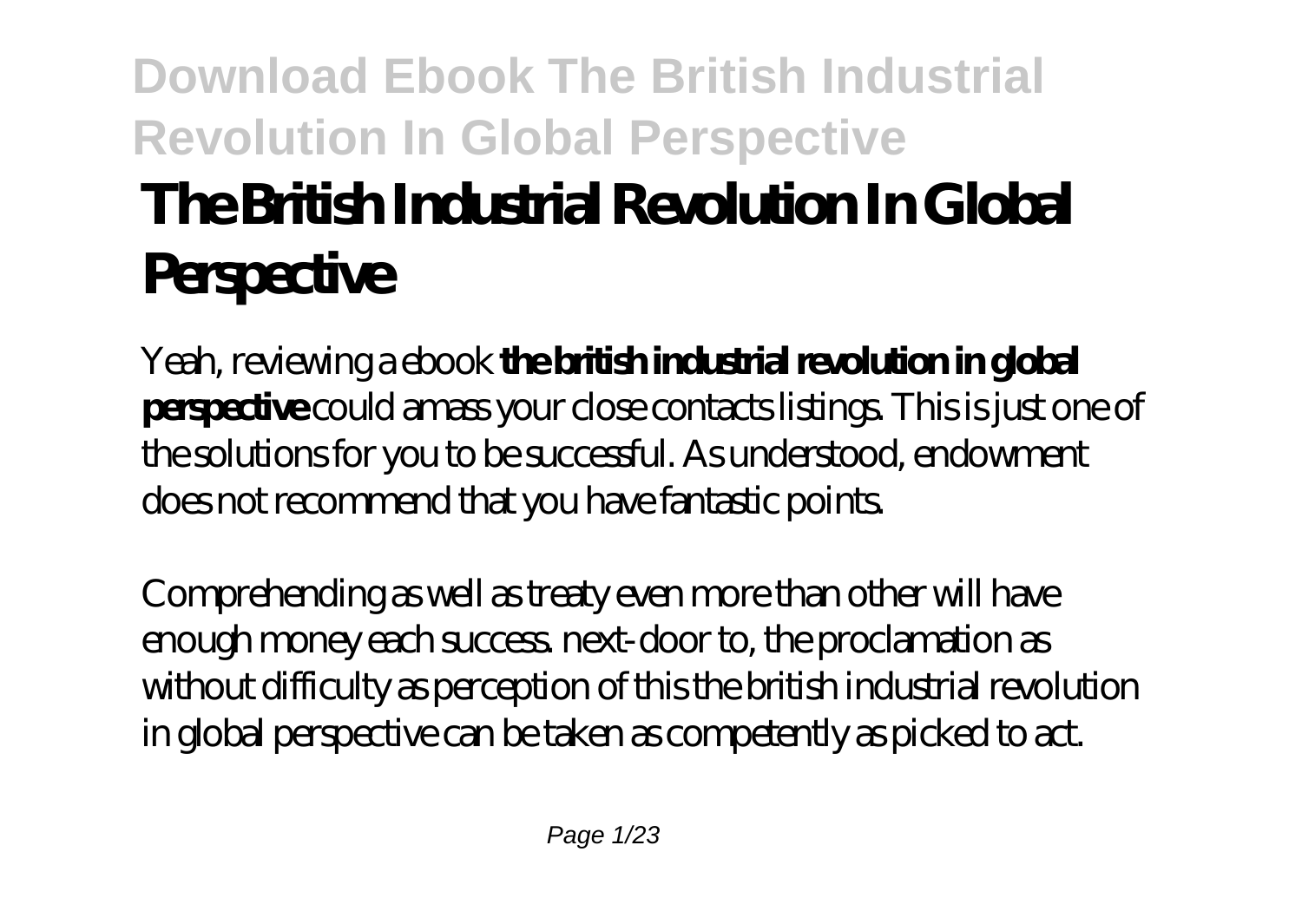**The Industrial Revolution (18-19th Century)** Coal, Steam, and The Industrial Revolution: Crash Course World History #32 *The Industrial Revolution | BBC Documentary The Industrial Revolution: Crash Course European History #24 INDUSTRIAL REVOLUTION | Educational Video for Kids. Documentary - The children who built Victorian Britain* Industrial Revolution England: Industrialization of Great Britain - 19th Century

The English Industrial Revolution I**The Industrial Revolution Explained (World History Review)** Causes Of The Industrial Revolution: The Agricultural Revolution The Origins of the Industrial Revolution | World History Project Industrial Revolution History (Audiobook) *What is the Fourth Industrial Revolution? | CNBC Explains Industrial Revolution for Kids - A simple yet comprehensive overview* The History of Birmingham, England - Industrial Revelations Page  $2/23$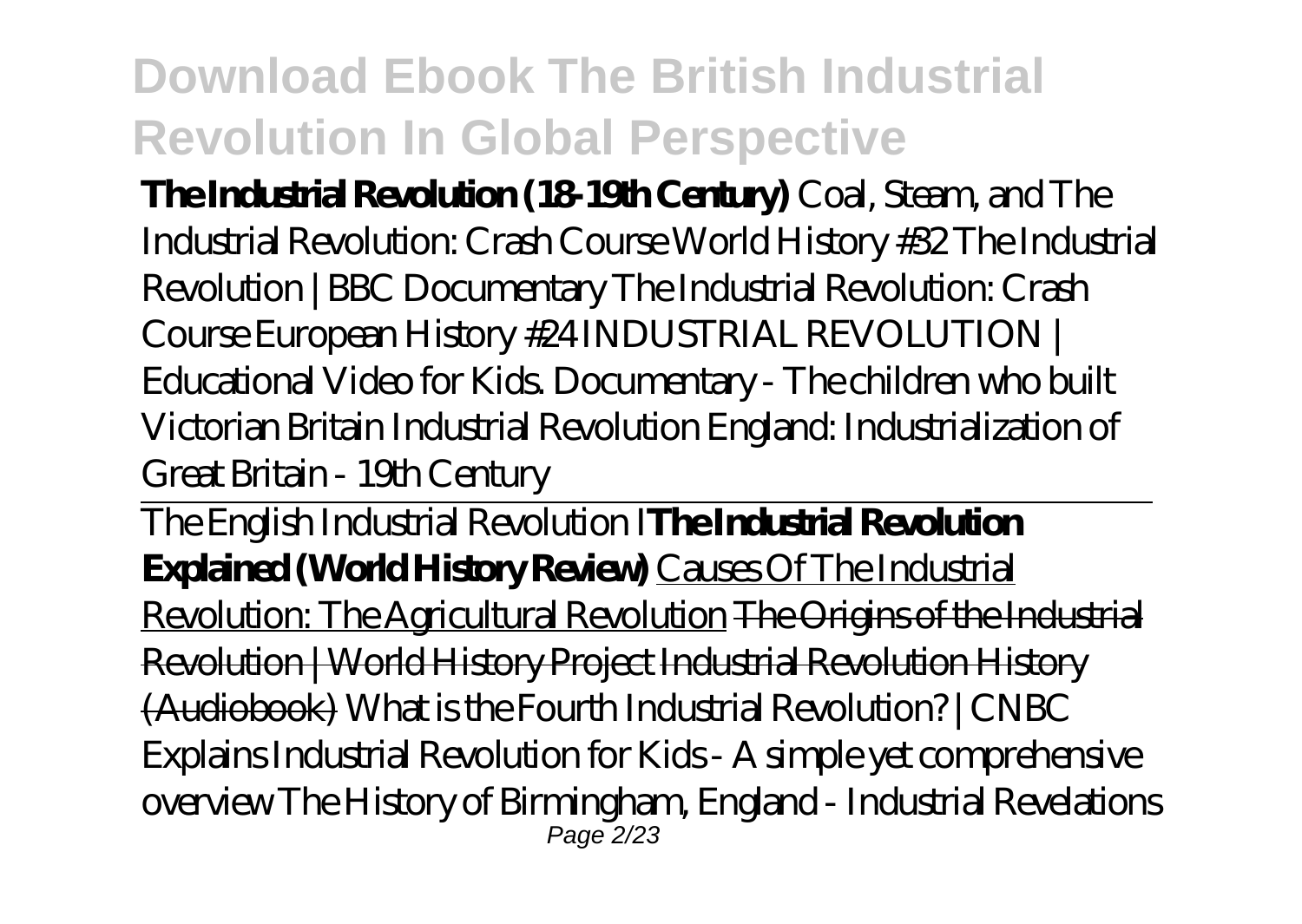S01 E06 - Coining It **the early 1900s** Turning Points in History -Industrial Revolution *Servants: The True Story of Life Below Stairs. Part 1 of 3 - Knowing Your Place.* The Children Who Built Victorian Britain Part 1 What is the Fourth Industrial Revolution? *Dr Shashi Tharoor - Looking Back at the British Raj in India What if the Industrial Revolution Never Happened? (Ft. List 25)* Virtual Museum: Quakers, Guns and the British Industrial Revolution Why the Industrial Revolution Started in England Why Did The Industrial Revolution Start In Britain? What is the Fourth Industrial Revolution? **Full Audio Book Inglorious Empire: An Era of Darkness: What Britain did to India** *What was the Industrial Revolution? | History in a Nutshell | Animated History* Consequences of the Industrial Revolution (In Our Time) The Industrial Revolution In Britain \u0026 Its Consequences Explained: GCSE History Revision! *The British* Page 3/23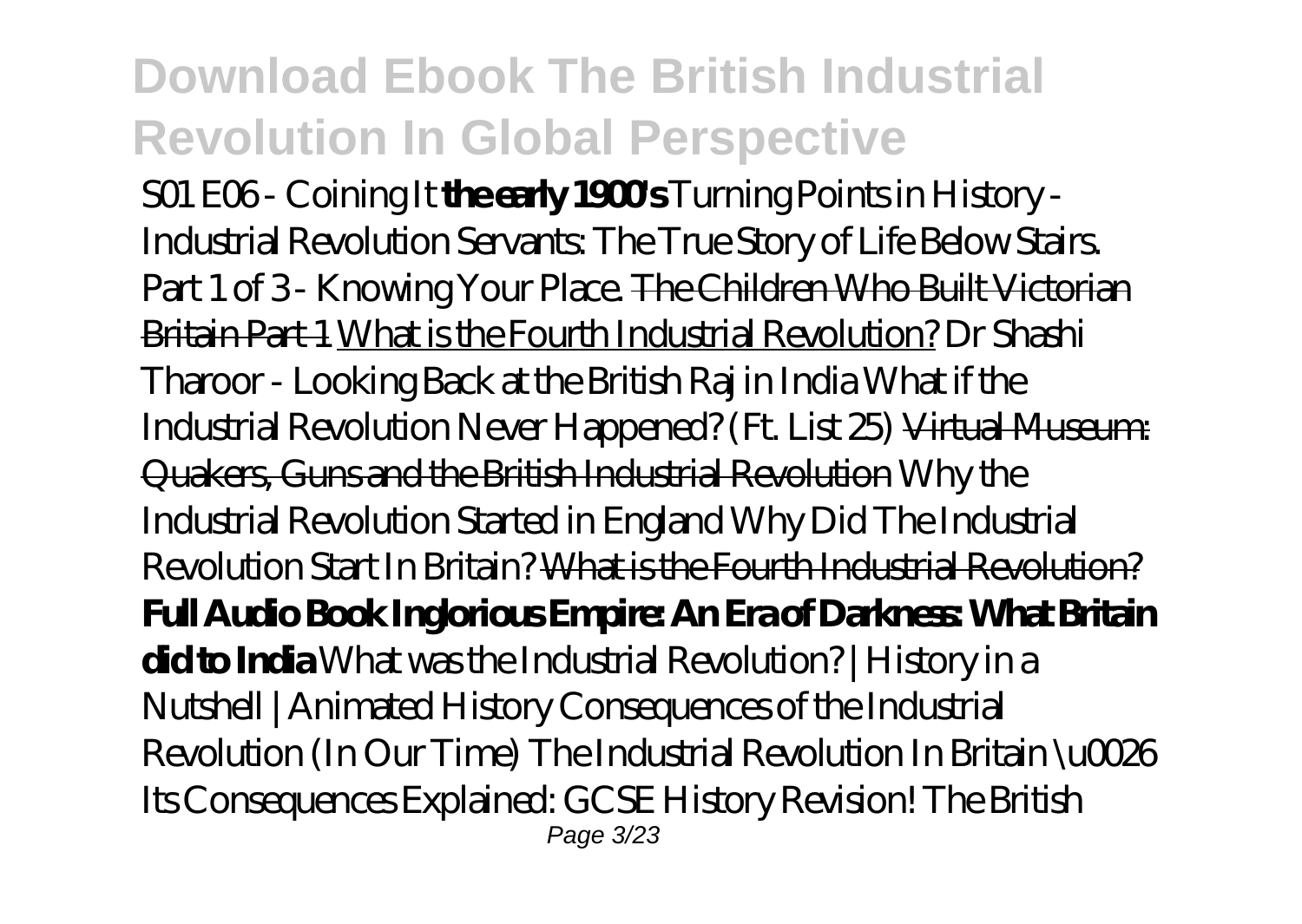#### *Industrial Revolution In*

Industrial Revolution, in modern history, the process of change from an agrarian and handicraft economy to one dominated by industry and machine manufacturing. The process began in Britain in the 18th century and from there spread to other parts of the world, driving changes in energy use, socioeconomics, and culture.

#### *Industrial Revolution | Definition, History, Dates ...*

The 18th century saw the emergence of the 'Industrial Revolution', the great age of steam, canals and factories that changed the face of the British economy forever. Early industry Early 18th century British industries were generally small scale and relatively unsophisticated.

*The Industrial Revolution - The British Library* Page 4/23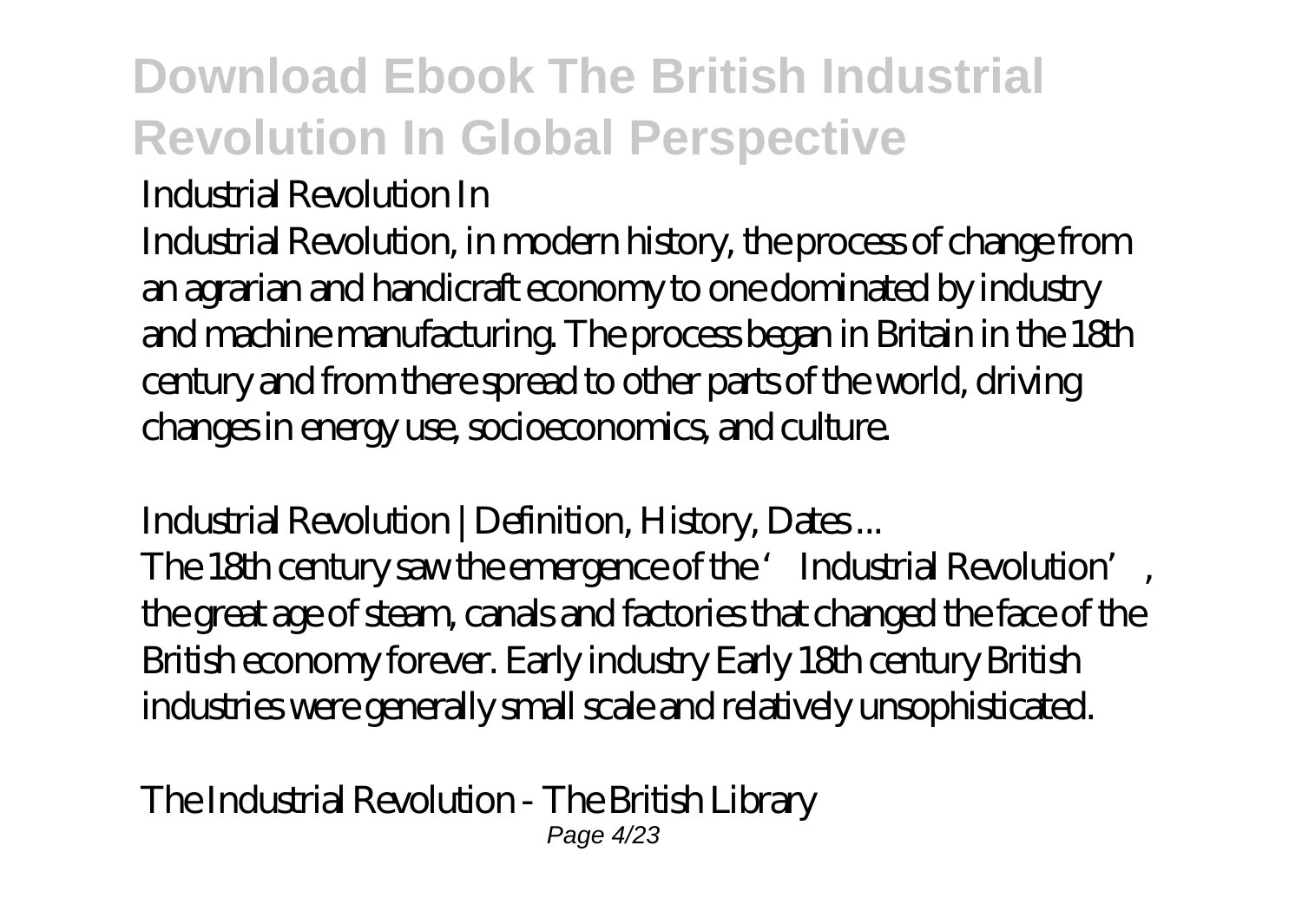The industrial revolution began in Great Britain in the 1760 s, after the English Civil War of the 17th century had cleared the way for the development of capitalist relations. Manufacture production had reached its peak in England, and the Dutch manufactures had fallen far behind the English ones.

#### *British Industrial Revolution | Article about British ...*

The Industrial Revolution The Industrial Revolution brought the United Kingdom into an era of technology and productivity. It created wealth for many but social problems and poverty for others.

*A summary of the Industrial Revolution - The Industrial ...* In this convincing new account Robert Allen argues that the British industrial revolution was a successful response to the global economy Page 5/23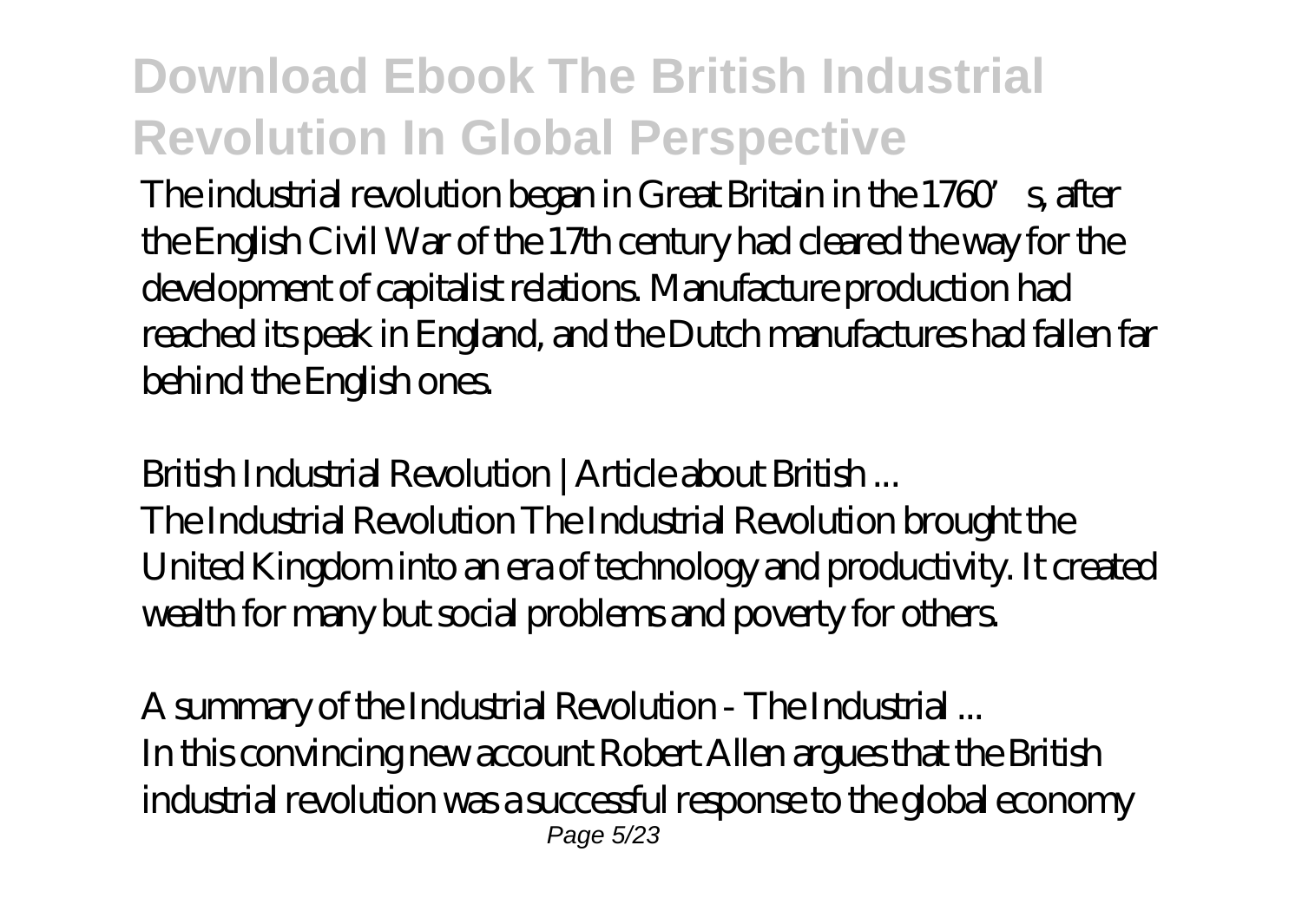of the seventeenth and eighteenth centuries. He shows that in Britain wages were high and capital and energy cheap in comparison to other countries in Europe and Asia.

*The British Industrial Revolution in Global Perspective by ...* The Industrial Revolution took place from the eighteenth century up until the mid-nineteenth century, marking a process of increased manufacturing and production which boosted industry and encouraged new inventions ad innovations. Headquarters of the East India Company, London, 1828 1600 The formation of the East India Company.

*Timeline of the Industrial Revolution - Historic UK* Eric Hobsbawm held that the Industrial Revolution began in Britain in Page 6/23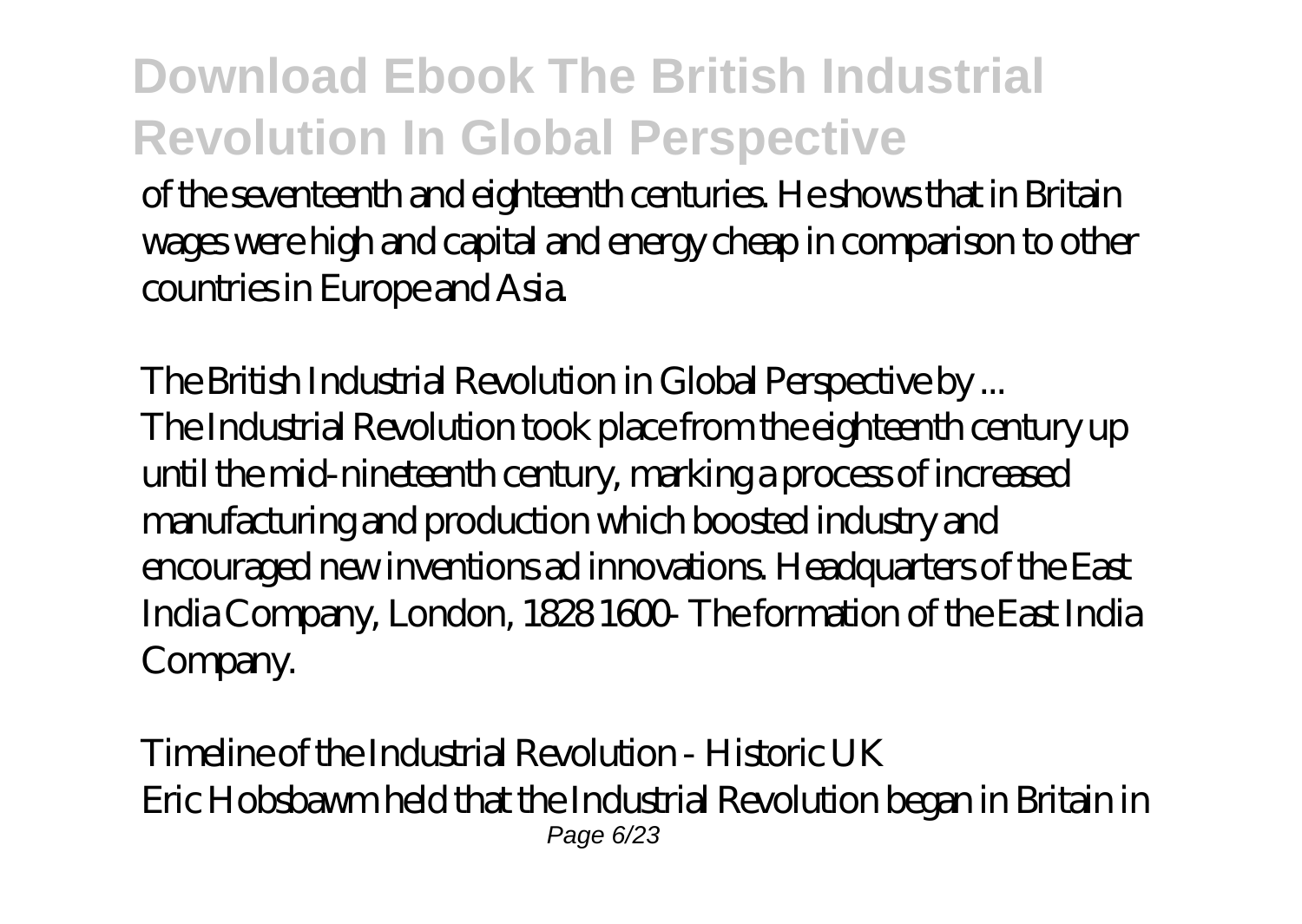the 1780s and was not fully felt until the 1830s or 1840s, while T. S. Ashton held that it occurred roughly between 1760 and 1830.

#### *Industrial Revolution - Wikipedia*

The structure of British society has forever changed by the impact and consequences of Industrial Revolution. The Industrial Revolution is often stated as the increase of the number of factories, the exercise of steam power in a wide range of area and the mass-production produced by new technology in the course of 1750 to 1850 (Lane, 1978: 72).

*The Impact of the Industrial Revolution on British Society ...* The Industrial Revolution can be regarded as a technological change in Britain when manufacturing began to rely on steam power rather than Page 7/23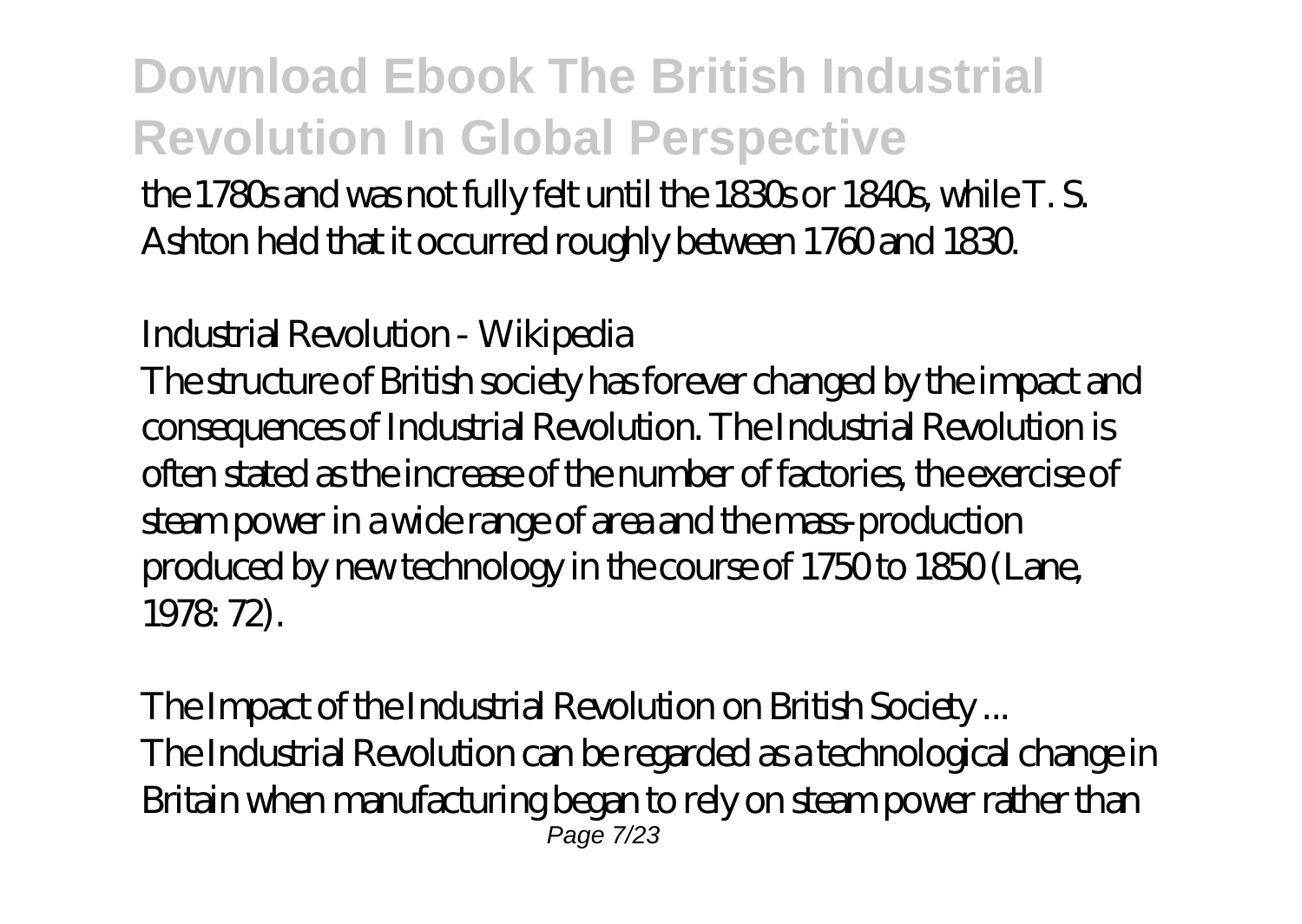on animal labour or wind power. The overall economic shift towards large scale industry rather than small scale individual operations. The British Empire was expanding rapidly during the 18th century.

*The British Empire and The British Industrial Revolution ...* The Industrial Revolution is commonly seen as starting in Britain before spreading to other parts of the world. Already the world's leading commercial nation at the time, Britain' shead start in the Industrial Revolution further fuelled its imperialist ambitions and led to it becoming the most powerful country in the world.

*10 Facts About the Industrial Revolution – History Hit* The historian Arnold Toynbee also created the idea that, in the years between 1780 and 1830, there was an 'Industrial Revolution'. Toynbee Page 8/23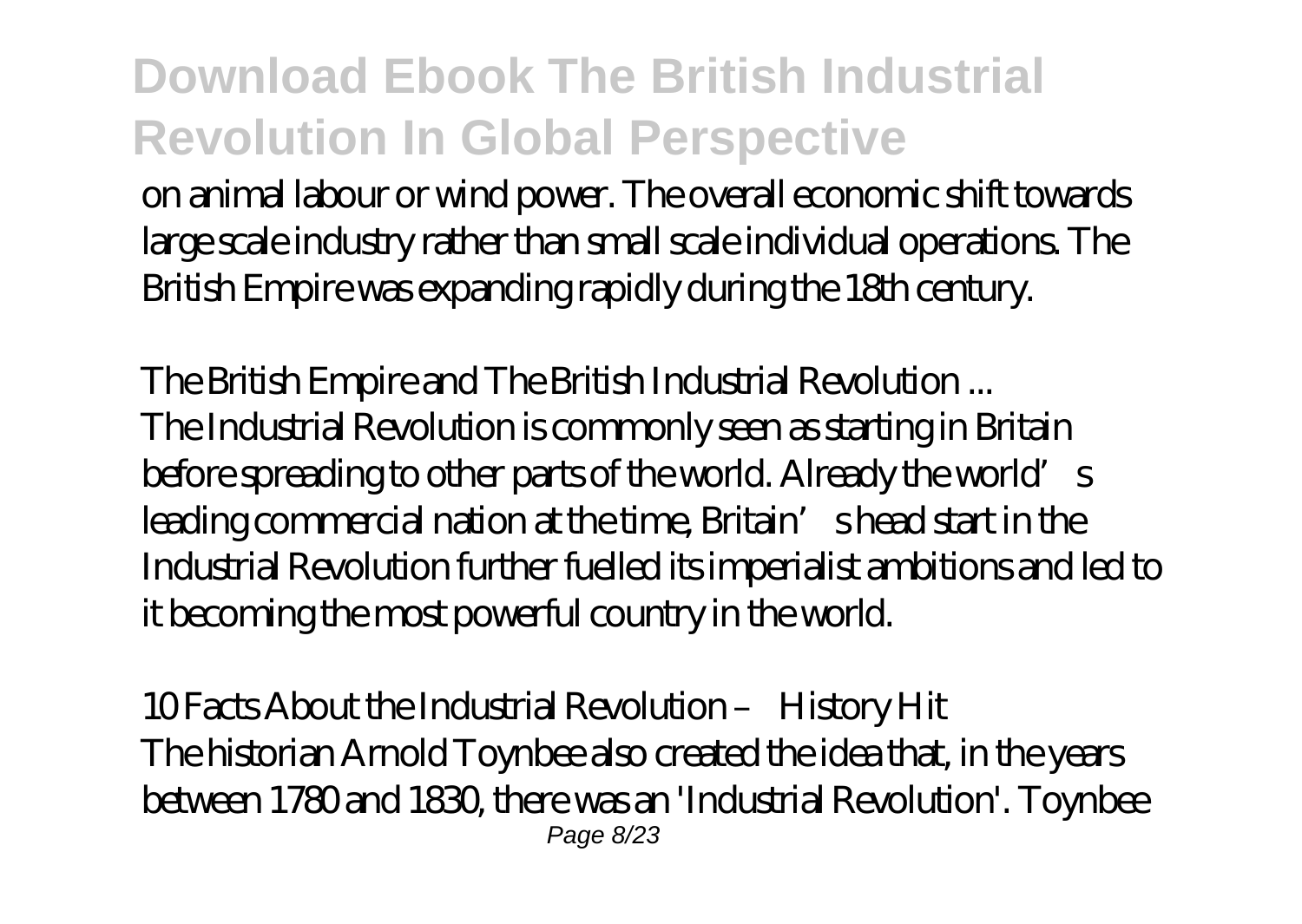**Download Ebook The British Industrial Revolution In Global Perspective** (1884) and the first historians of the Industrial...

*Causes of the Industrial Revolution - The Industrial ...* Equally clearly, the Industrial Revolution that eventually transformed these parts of the Western world surpassed in magnitude the achievements of Britain, and the process was carried further to change radically the socioeconomic life of Asia, Africa, Latin America, and Australasia.

*History of technology - The Industrial Revolution (1750 ...* In this highly original and superbly-researched book, he has set new standards for the study of one of the most critical episodes of human history, the British Industrial Revolution. A must-read for scholars ranging from eighteenth-century history to the economics of modern Page 9/23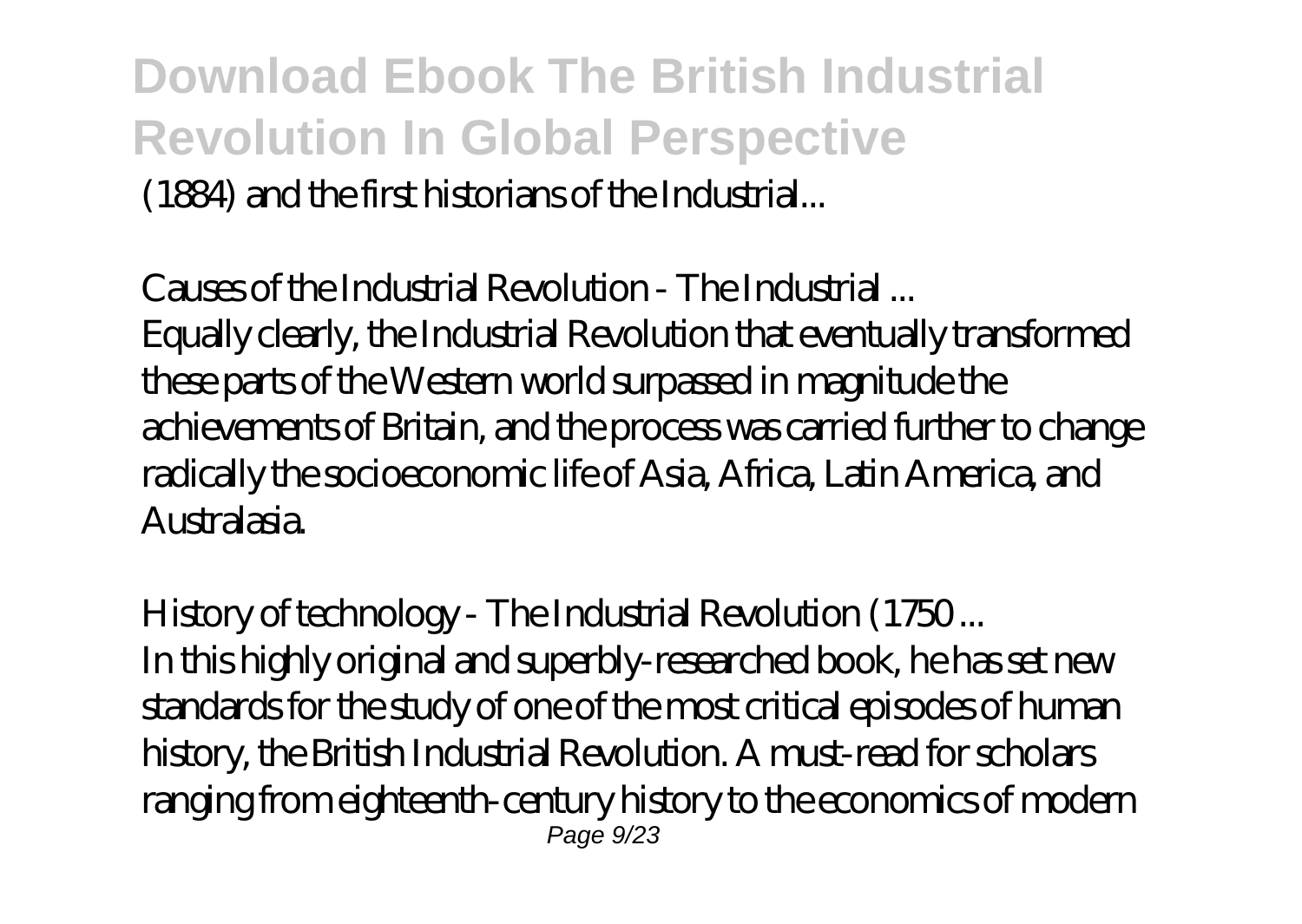*The British Industrial Revolution in Global Perspective ...* In this convincing new account Robert Allen argues that the British industrial revolution was a successful response to the global economy of the seventeenth and eighteenth centuries. He shows that in Britain wages were high and capital and energy cheap in comparison to other countries in Europe and Asia.

#### *The British Industrial Revolution in Global Perspective ...* Updated May 28, 2019 If the steam engine is the icon of the industrial

revolution, it's most famous incarnation is the steam driven locomotive. The union of steam and iron rails produced the railways, a new form of transport which boomed in the later nineteenth century, Page 10/23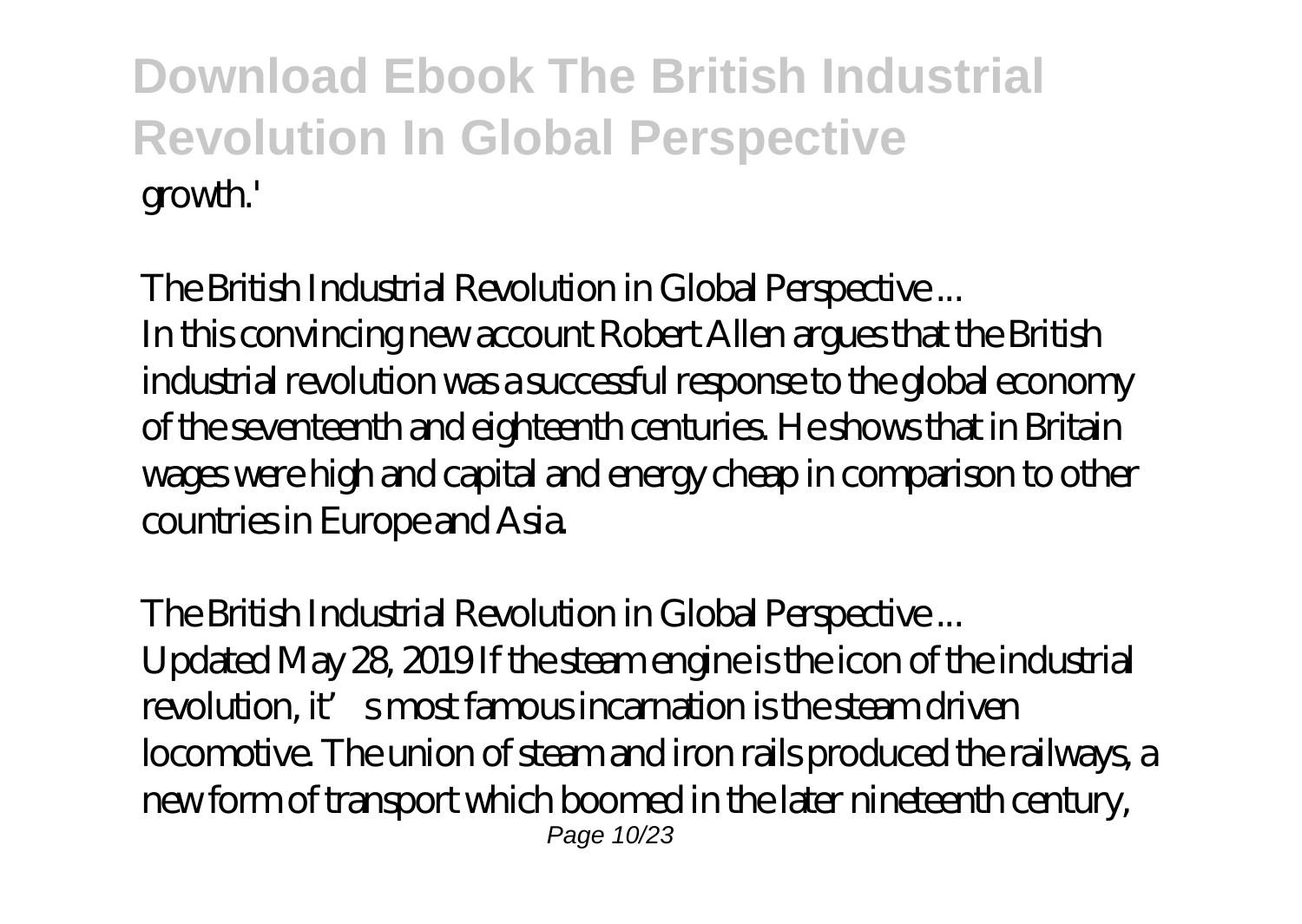### **Download Ebook The British Industrial Revolution In Global Perspective** affecting industry and social life. The Development of the Railways

#### *The Railways in the Industrial Revolution*

Textile manufacture during the Industrial Revolution in Britain was centred in south Lancashire and the towns on both sides of the Pennines. In Germany it was concentrated in the Wupper Valley, Ruhr Region and Upper Silesia, in Spain it was concentrated in Catalonia while in the United States it was in New England.

*Textile manufacture during the British Industrial Revolution* 'The industrial revolution brought immense prosperity to the British Empire … But as a new book by Jane Humphries, a professor of economic history, shows, a terrible price was paid for this success by the labourers who serviced the machines, pushed the coal carts and Page 11/23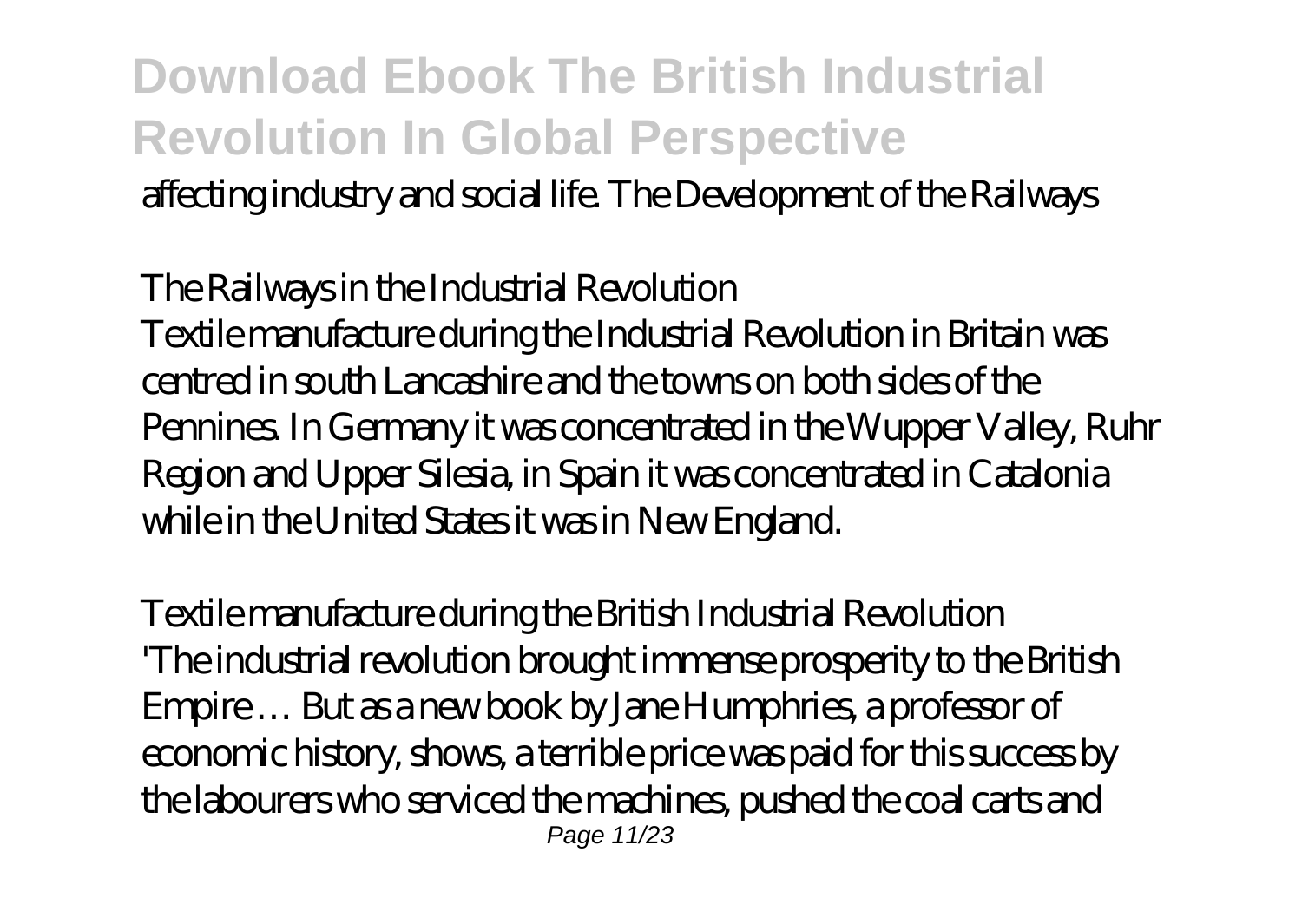### **Download Ebook The British Industrial Revolution In Global Perspective** turned the wheels that drove the Industrial Revolution.

*Childhood and Child Labour in the British Industrial ...* Like its predecessor, the revised edition of The British Industrial Revolution is an essential book for economic historians and, indeed, for any historian of Great Britain in the eighteenth and nineteenth centuries.

*The British Industrial Revolution: An Economic Perspective ...* The Industrial Revolution was a period of major industrialization which began in Great Britain in the mid-18th century and spread to other European countries, including Belgium, France and Germany, and to the United States. It is regarded as a major event in history which ushered in the modern era in which we live. Page 12/23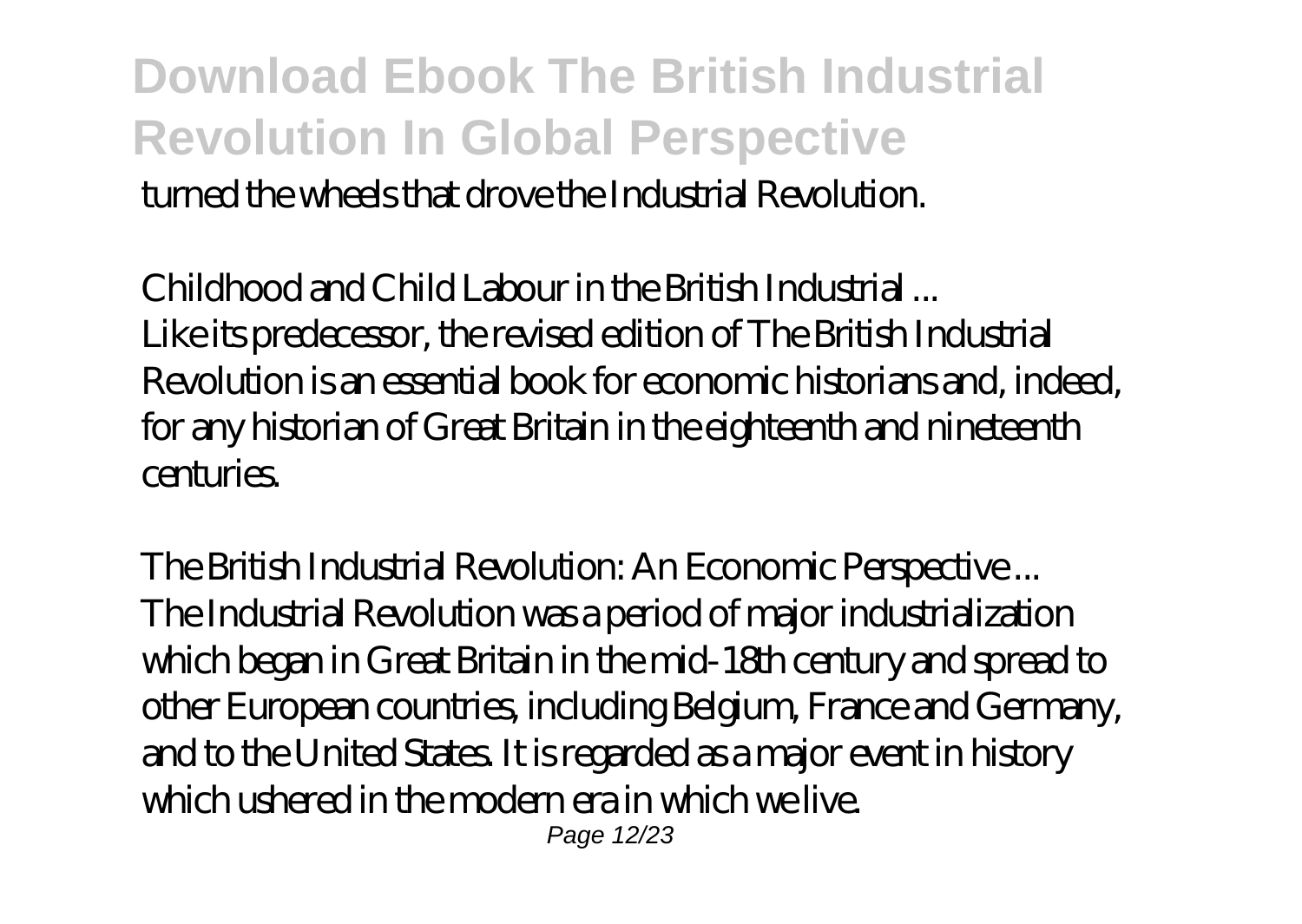Why did the industrial revolution take place in eighteenth-century Britain and not elsewhere in Europe or Asia? In this convincing new account Robert Allen argues that the British industrial revolution was a successful response to the global economy of the seventeenth and eighteenth centuries. He shows that in Britain wages were high and capital and energy cheap in comparison to other countries in Europe and Asia. As a result, the breakthrough technologies of the industrial revolution - the steam engine, the cotton mill, and the substitution of coal for wood in metal production - were uniquely profitable to invent and use in Britain. The high wage economy of pre-industrial Britain also fostered industrial development since more people could afford Page 13/23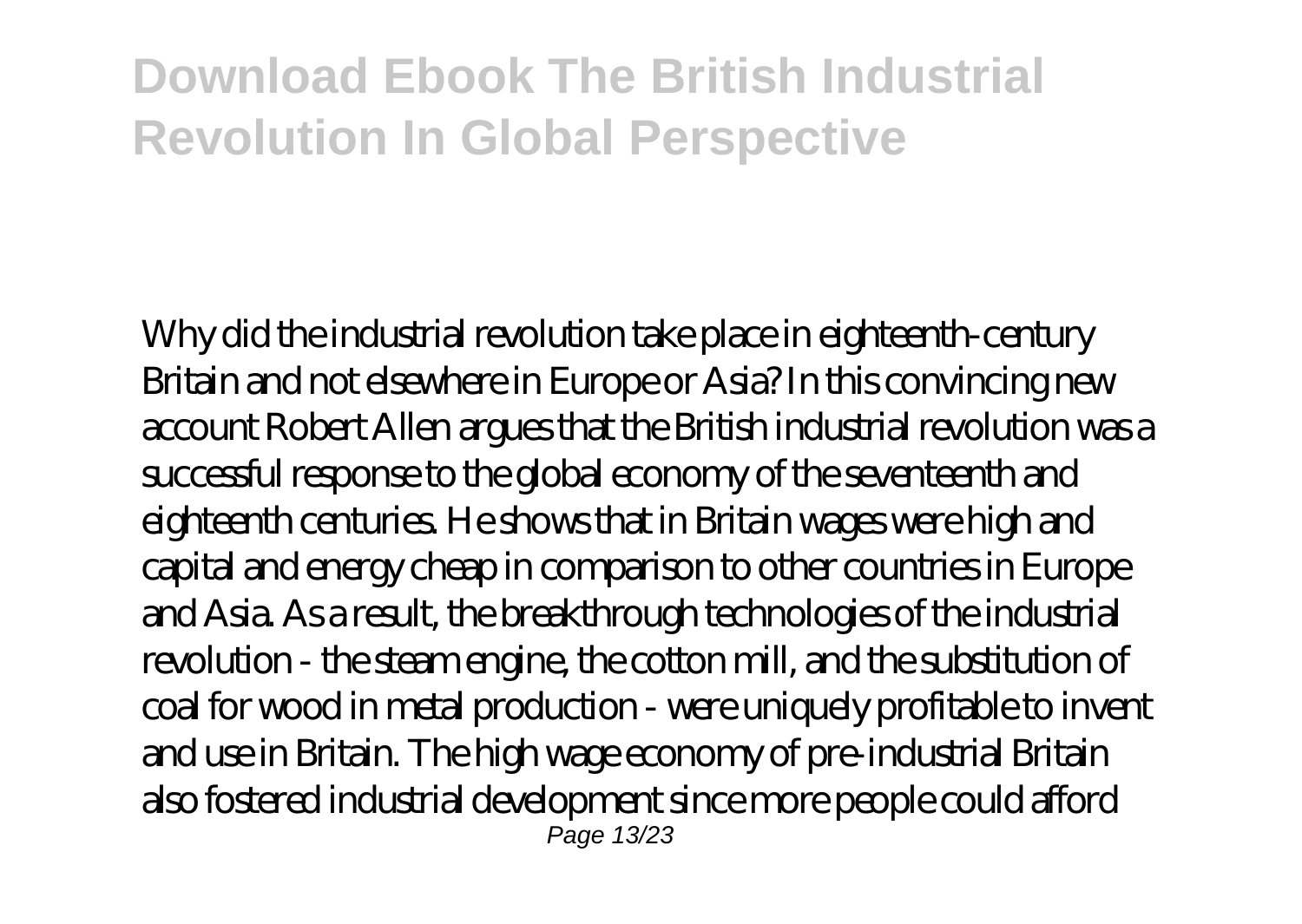schooling and apprenticeships. It was only when British engineers made these new technologies more cost-effective during the nineteenth century that the industrial revolution would spread around the world.

Why did the industrial revolution take place in eighteenth-century Britain and not elsewhere in Europe or Asia? In this convincing new account Robert Allen argues that the British industrial revolution was a successful response to the global economy of the seventeenth and eighteenth centuries. He shows that in Britain wages were high and capital and energy cheap in comparison to other countries in Europe and Asia. As a result, the breakthrough technologies of the industrial revolution - the steam engine, the cotton mill, and the substitution of coal for wood in metal production - were uniquely profitable to invent and use in Britain. The high wage economy of pre-industrial Britain Page 14/23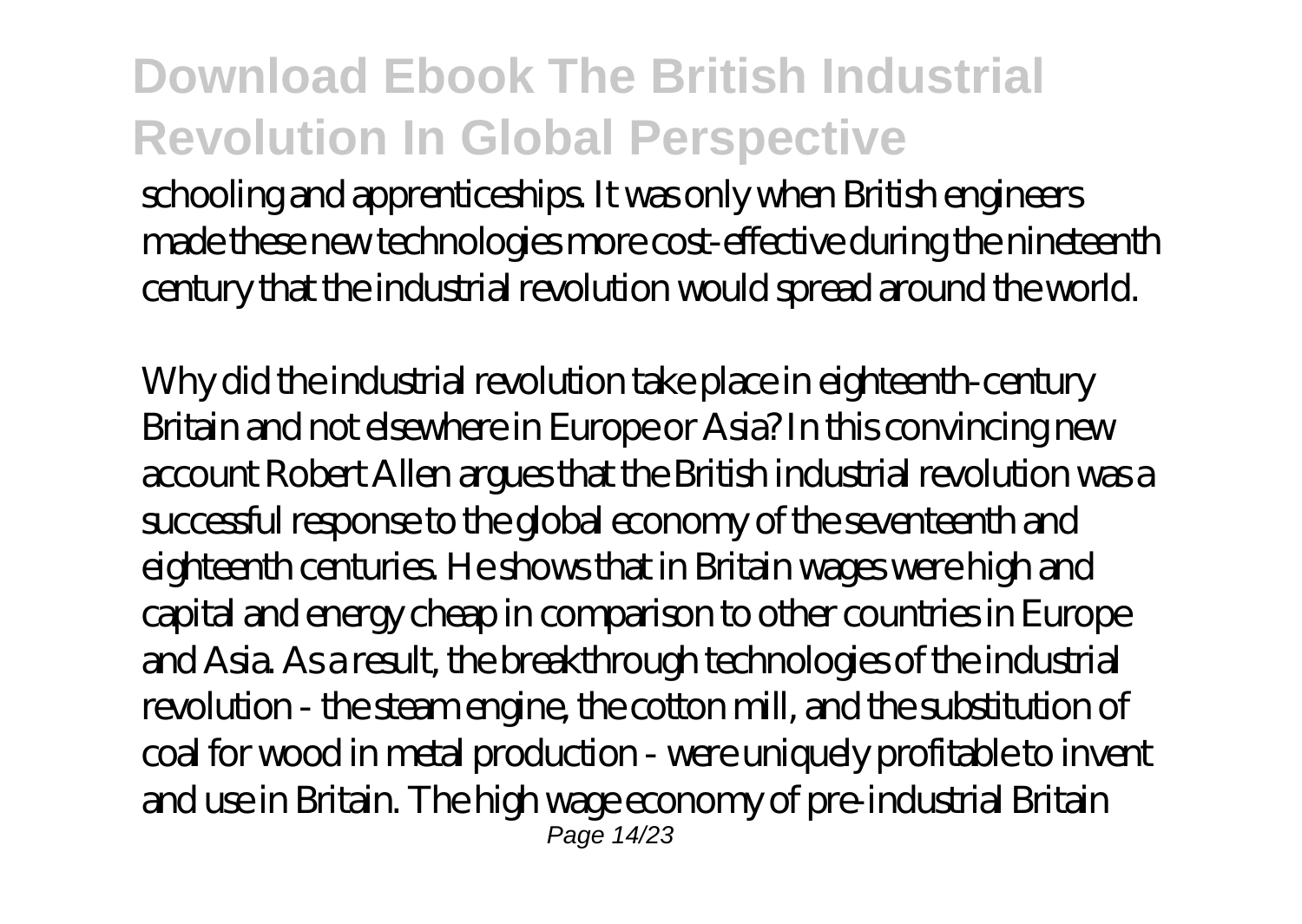also fostered industrial development since more people could afford schooling and apprenticeships. It was only when British engineers made these new technologies more cost-effective during the nineteenth century that the industrial revolution would spread around the world.

This is a unique account of working-class childhood during the British industrial revolution. Using more than 600 autobiographies written by working men of the eighteenth and nineteenth centuries Jane Humphries illuminates working-class childhood in contexts untouched by conventional sources and facilitates estimates of age at starting work, social mobility, the extent of apprenticeship, and the duration of schooling. The classic era of industrialization, 1790-1850, Page 15/23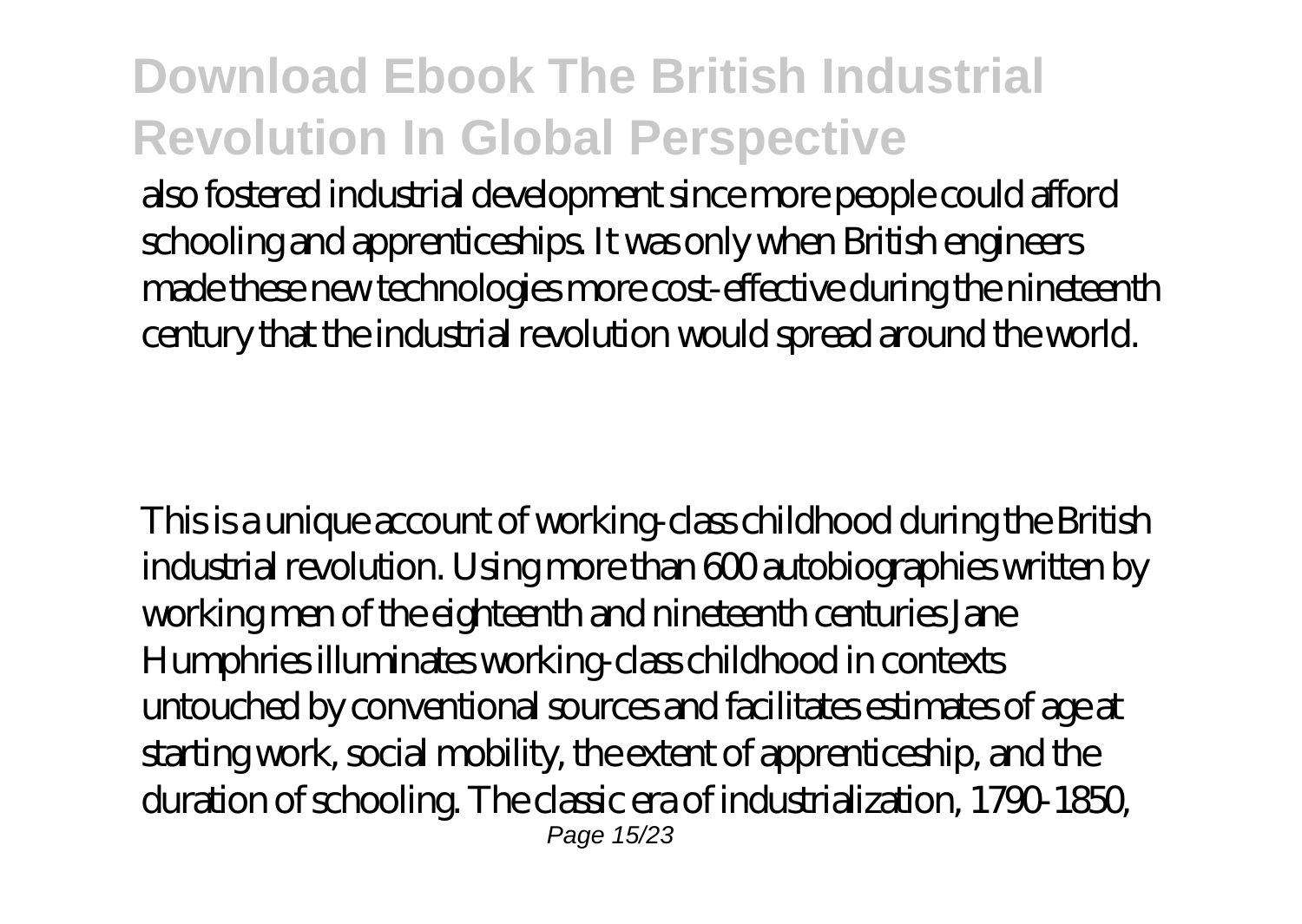apparently saw an upsurge in child labour. While the memoirs implicate mechanization and the division of labour in this increase, they also show that fatherlessness and large sibsets, common in these turbulent, high-mortality, and high-fertility times, often cast children as partners and supports for mothers struggling to hold families together. The book offers unprecedented insights into child labour, family life, careers, and schooling. Its images of suffering, stoicism, and occasional childish pleasures put the humanity back into economic history and the trauma back into the industrial revolution.

The industrial revolution stands out as a key event not simply in British history, but in world history, ushering in as it did a new era of sustained economic prosperity. But what exactly was the 'industrial revolution'? And why did it occur in Britain when it did? Ever since the expression Page 16/23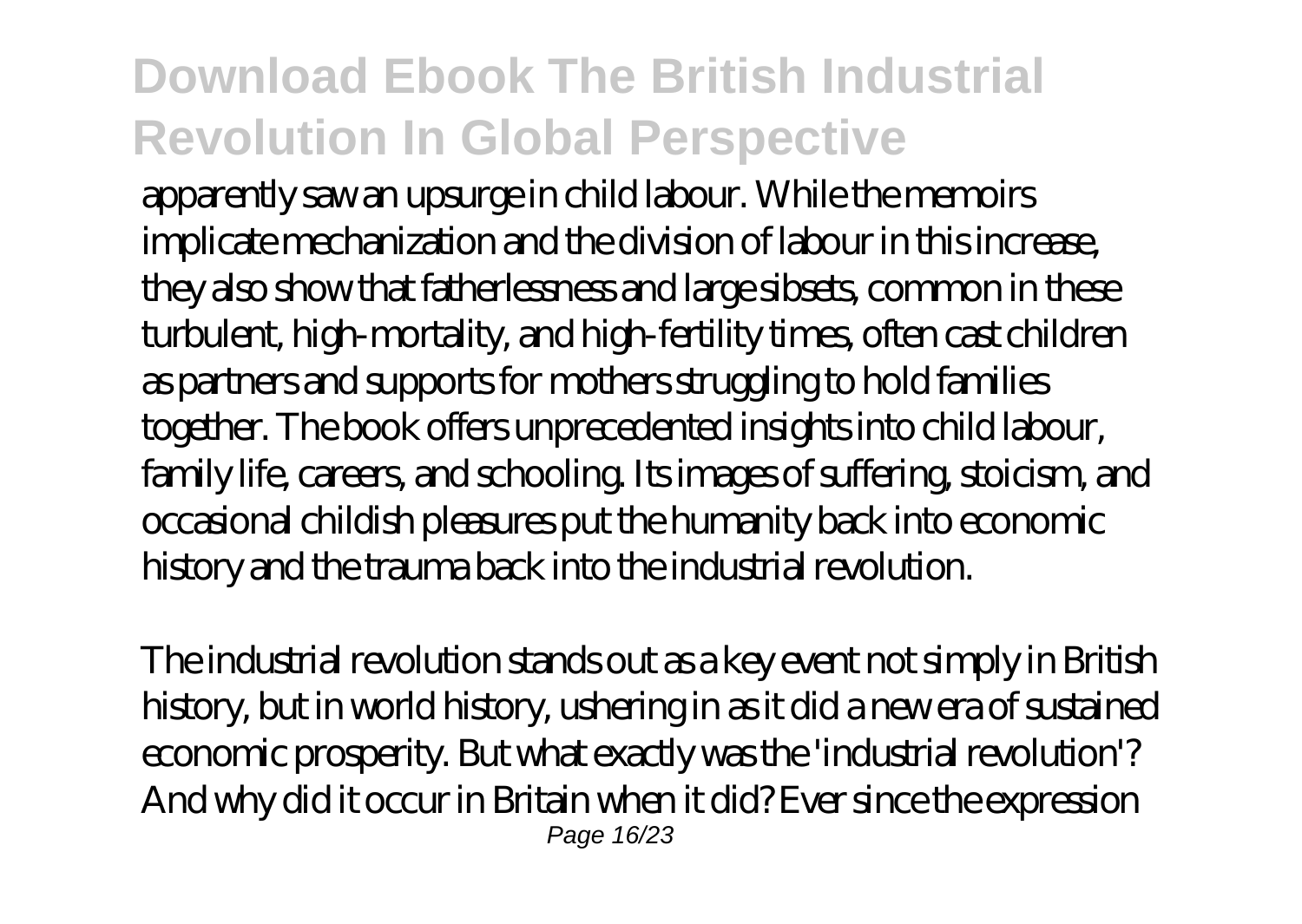was coined in the 19th century, historians have been debating these questions, and there now exists a large and complex historiography concerned with English industrialisation. This short history of the British Industrial Revolution, aimed at undergraduates, sets out to answer these questions. It will synthesise the latest research on British industrialisation into an exciting and interesting account of the industrial revolution. Deploying clear argument, lively language, and a fresh set of organising themes, this short history revisits one of the most central events in British history in a novel and accessible way. This is an ideal text for undergraduate students studying the Industrial Revolution or 19th Century Britain.

This book seeks to enlighten two grey areas of industrial historiography. Although Bengal industries were globally dominant on Page 17/23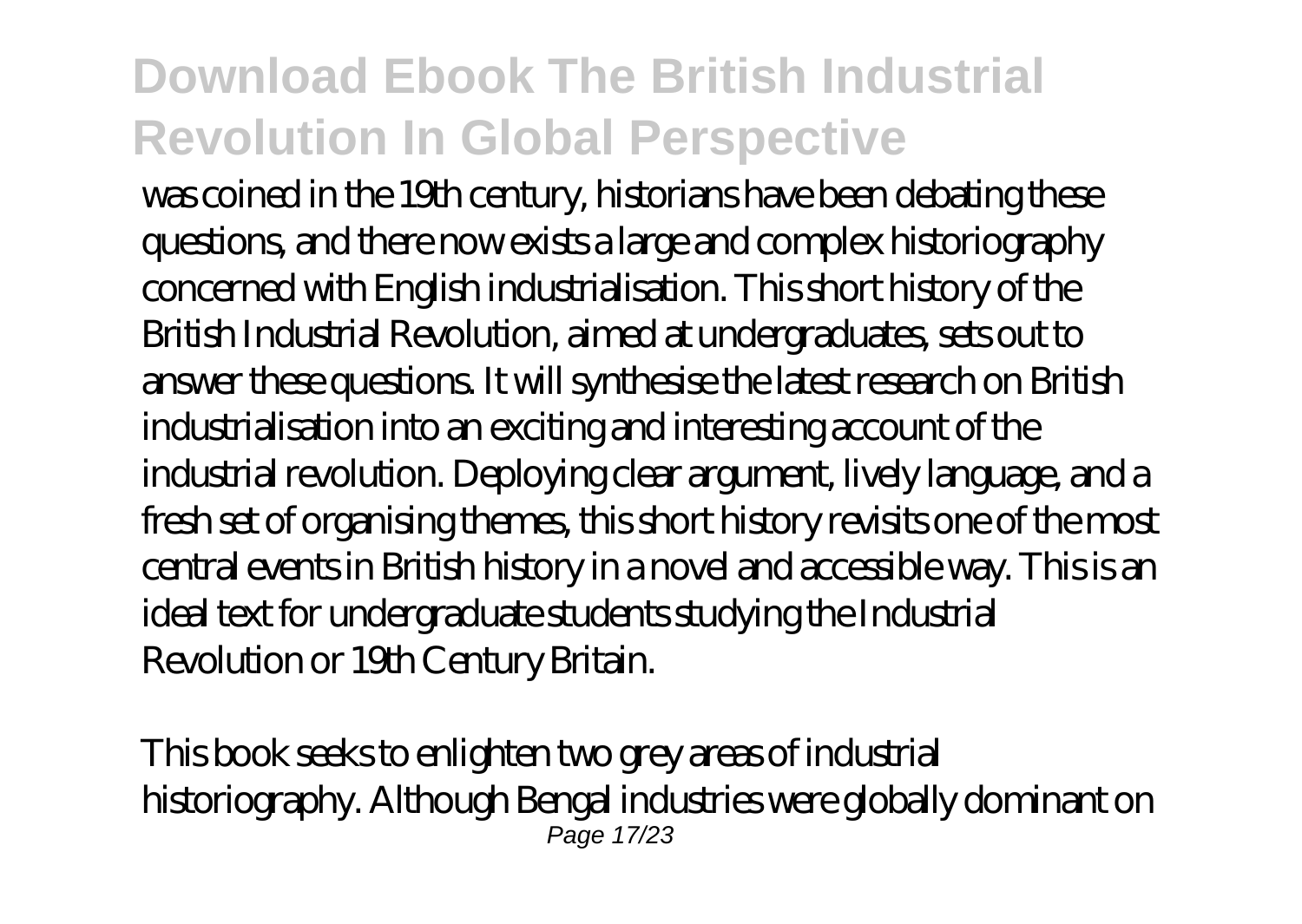the eve of the industrial revolution, no detailed literature is available about their later course of development. A series of questions are involved in it. Did those industries decline during the spells of British industrial revolution? If yes, what were their reasons? If not, the general curiosity is: On which merits could those industries survive against the odds of the technological revolution? A thorough discussion on these issues also clears up another area of dispute relating to the occurrence of deindustrialization in Bengal, and the validity of two competing hypotheses on it, viz. i) the mainstream hypothesis of market failures, and ii) the neo-marxian hypothesis of imperialistic state interventions

This is a unique account of working-class childhood during the British industrial revolution, first published in 2010. Using more than 600 autobiographies written by working men of the eighteenth and Page 18/23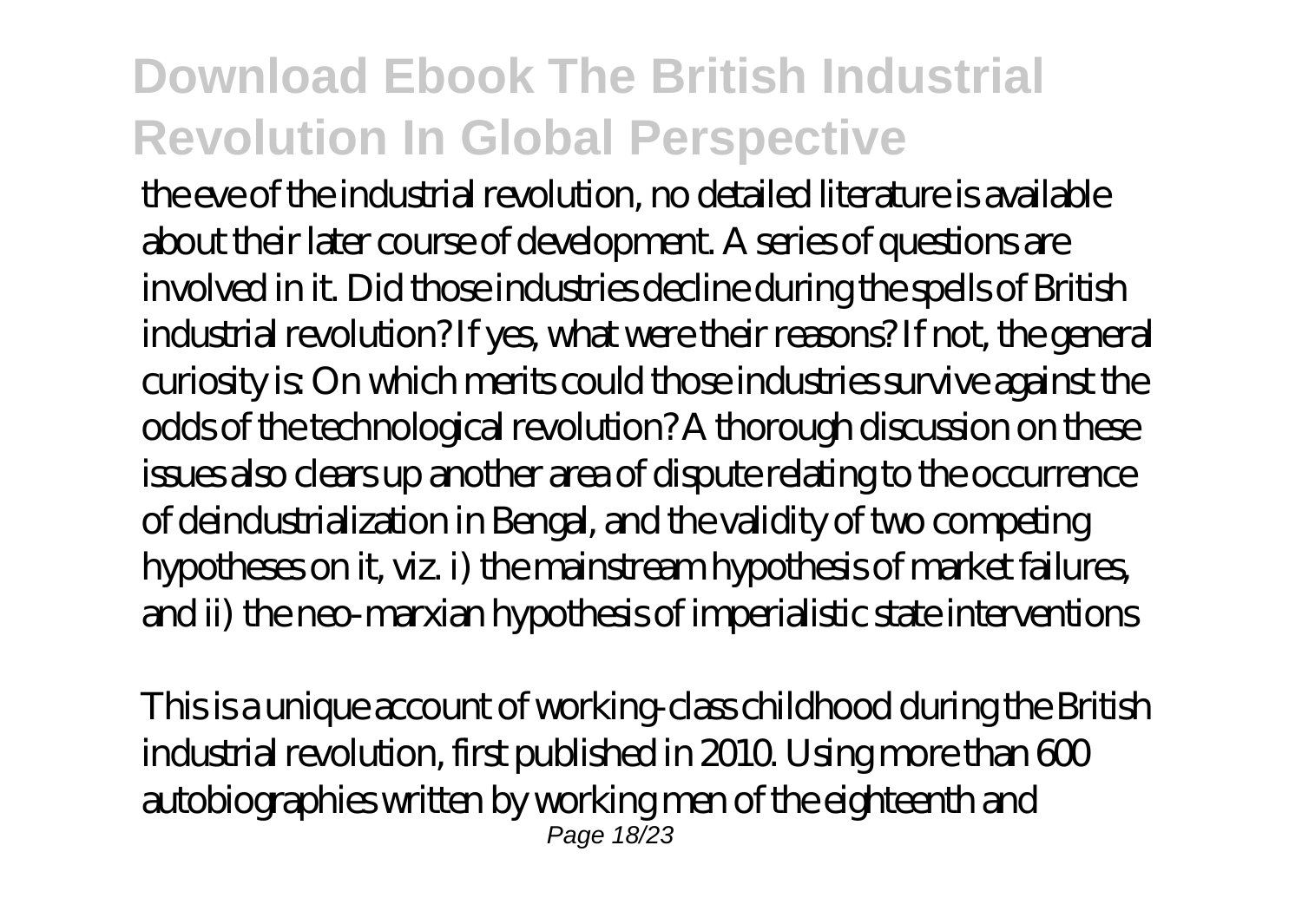nineteenth centuries Jane Humphries illuminates working-class childhood in contexts untouched by conventional sources and facilitates estimates of age at starting work, social mobility, the extent of apprenticeship and the duration of schooling. The classic era of industrialisation, 1790–1850, apparently saw an upsurge in child labour. While the memoirs implicate mechanisation and the division of labour in this increase, they also show that fatherlessness and large subsets, common in these turbulent, high-mortality and high-fertility times, often cast children as partners and supports for mothers struggling to hold families together. The book offers unprecedented insights into child labour, family life, careers and schooling. Its images of suffering, stoicism and occasional childish pleasures put the humanity back into economic history and the trauma back into the industrial revolution.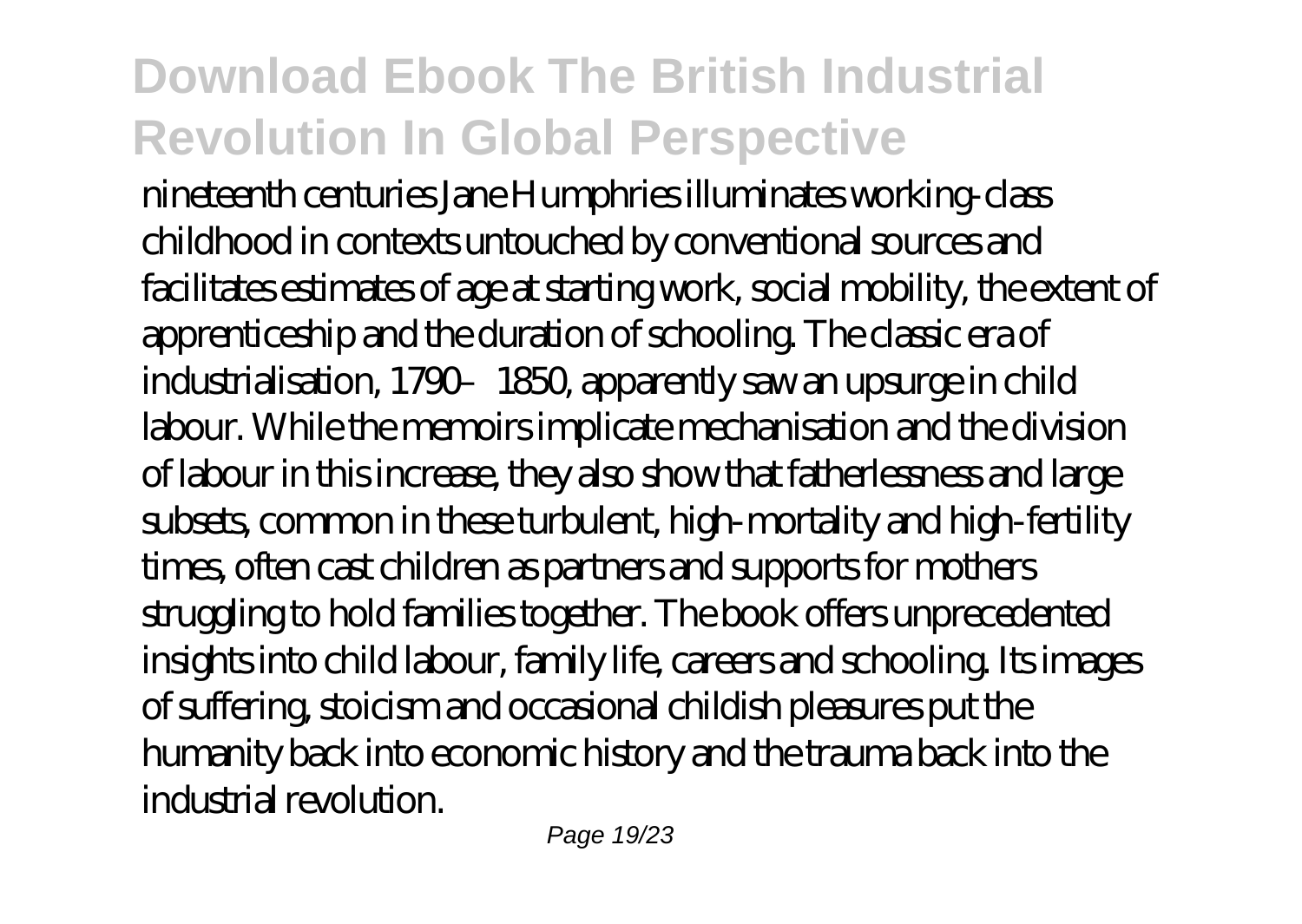"A splendid volume. This book is a 'must'...particularly for those historians not familiar with the new economic history."--Max Hartwell, Oxford University. "Mokyr has done it again: economics in the service of history & history in the service of economics...Mokyr gives us genuine economic science."--Donald McCloskey, University of Iowa. The Industrial Revolution remains a defining moment in the economic history of the modern world. But what kind & how much of a revolution was it? And what kind of "movement" could it have been? These are just some of the larger questions among the many that economic historians continue to debate. In this book a distinguished set of scholars present & defend their views on essential aspects of the Industrial Revolution. The editor's extensive introduction is a major survey & evaluation of contemporary research in this field. Page 20/23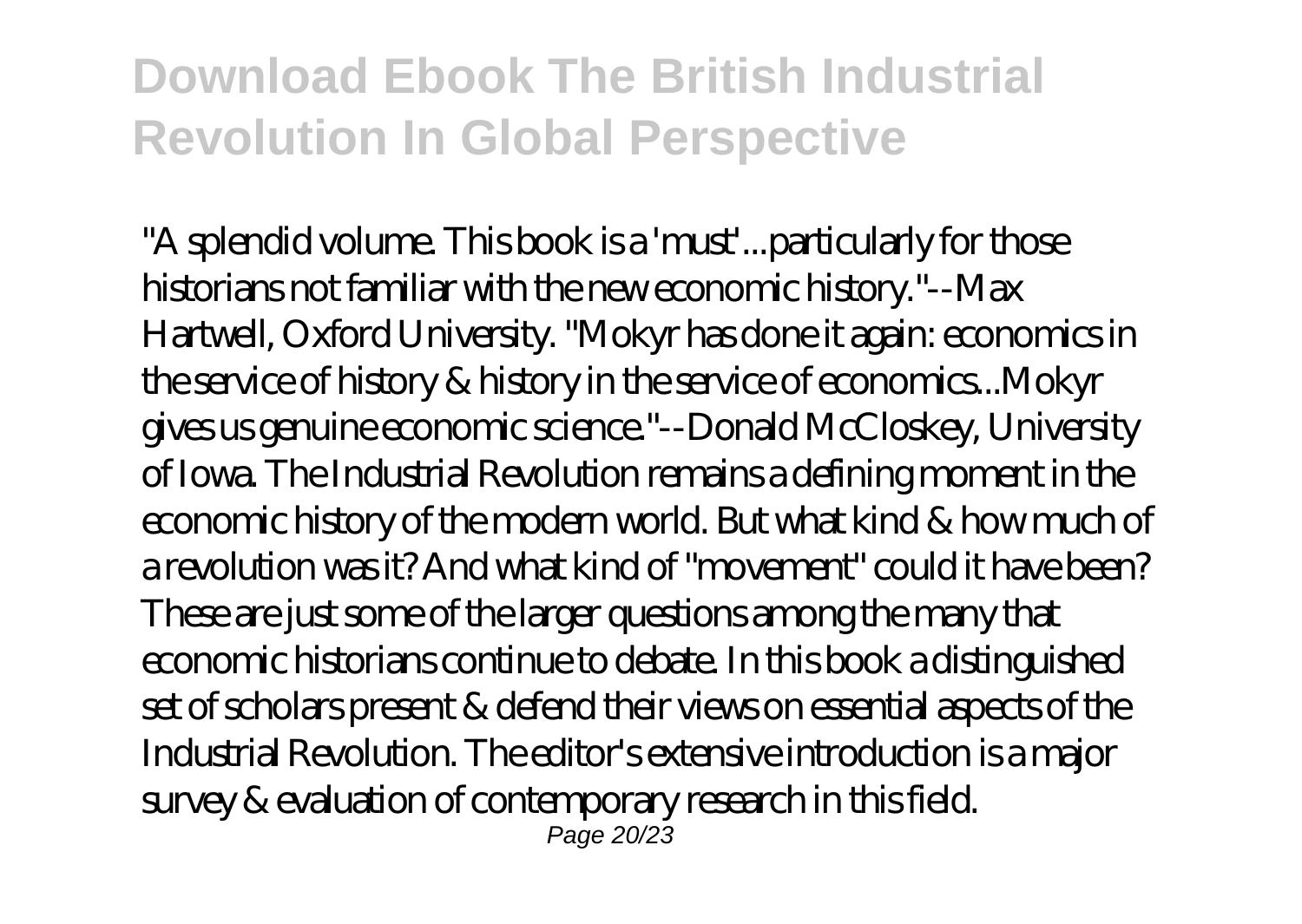Contributors: Joel Mokyr, David Landes, C. Knick Harley, Gregory Clark, David Mitch. To order: Westview Press, 5500 Central Ave., Boulder, CO 80301. Toll Free: 800-456-1995, FAX: 303-449-3356.

The Industrial Revolution remains a defining moment in the economic history of the modern world. But what kind and how much of a revolution was it? And what kind of ?moment? could it have been? These are just some of the larger questions among the many that economic historians continue to debate. Addressing the various interpretations and assumptions that have been attached to the concept of the Industrial Revolution, Joel Mokyr and his four distinguished contributors present and defend their views on essential aspects of the Industrial Revolution. In this revised edition, all chapters?including Mokyr's extensive introductory survey and evaluation of research in Page 21/23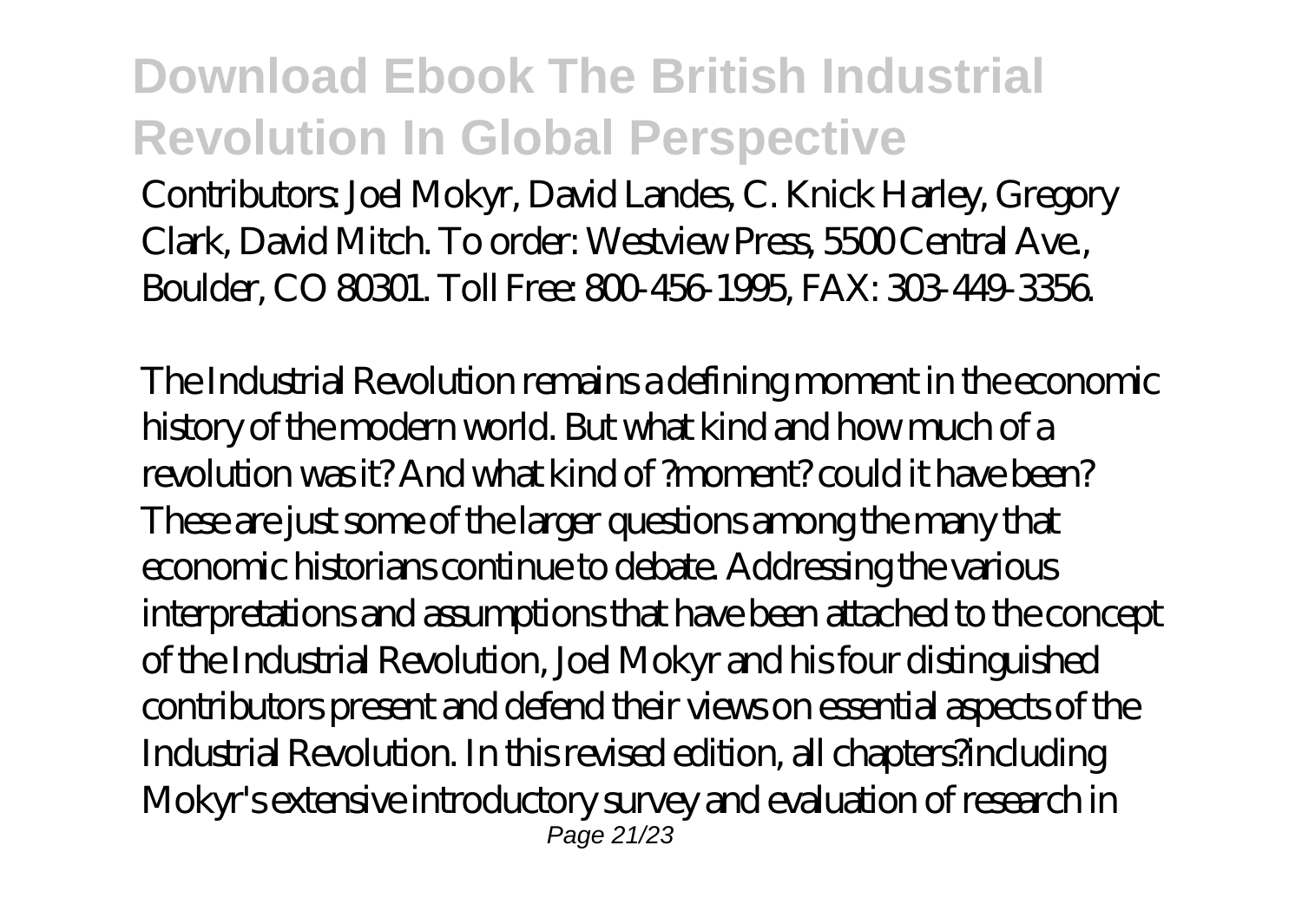this field?are updated to consider arguments and findings advanced since the volume's initial 1993 publication. Like its predecessor, the revised edition of The British Industrial Revolution is an essential book for economic historians and, indeed, for any historian of Great Britain in the eighteenth and nineteenth centuries.

The authors use a long-wave framework to examine the historical evolution of British industrial capitalism since the late-18th century, and present a challenging and distinctive economic history of modern and contemporary Britain. The book is intended for undergraduate courses on the economic history of modern Britain within history, economic and social history, economic history and economic degree schemes, and economic theory courses.